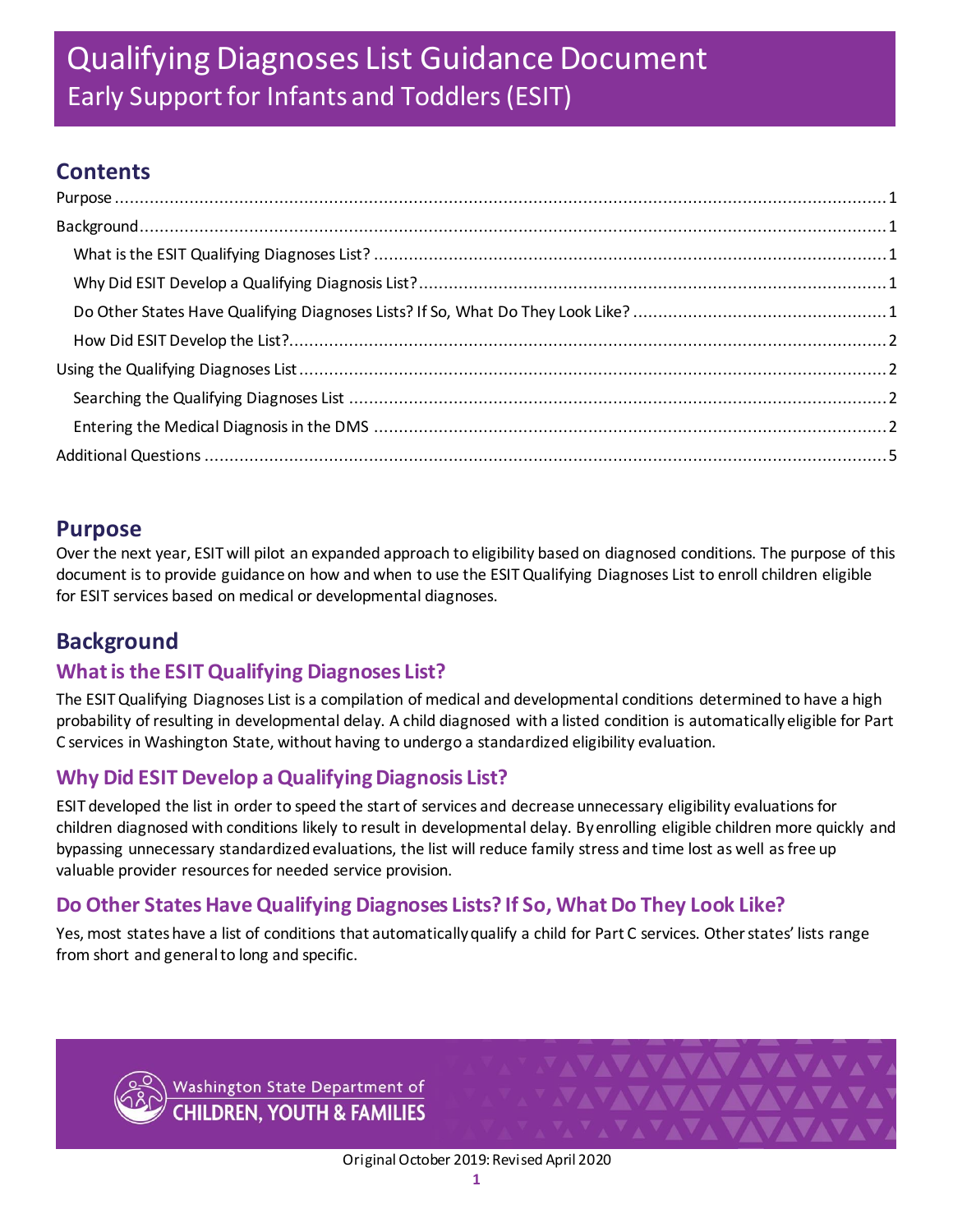### <span id="page-1-0"></span>**How Did ESIT Develop the List?**

In October 2018, ESIT convened a panel of early childhood specialists, each invited due to their particular areas of expertise. The panel worked together for six months to create and vet a statewide list of medical and developmental diagnoses, based on best practices and current research.

# <span id="page-1-1"></span>**Using the Qualifying Diagnoses List**

### <span id="page-1-2"></span>**Searching the Qualifying Diagnoses List**

The entire Qualifying Diagnoses List is available in PDF form on the ESIT website. It is fully searchable by keyword. When a child is referred with a medical diagnosis, the FRC should do a keyword search on the PDF in order to determine if the diagnosis is on the list. Because some diagnoses have multiple names, it may be necessary to search for a couple different words in the diagnosis to ensure the FRC finds the entry.

### <span id="page-1-3"></span>**Entering the Medical Diagnosis in the DMS**

The list has been incorporated into the ESIT Data Management System (DMS). The procedure for entering a Qualifying Diagnosis is very similar to the way FRCs currently enter a diagnosis into a child's DMS record. See the detailed instructions below. You many also view a video recorded tutorial on the ESIT website.

To add the medical diagnosis, open the child record and go to the "Assessments" tab. The first sub-tab is the "Medical Diagnosis" section. Select "Add Diagnosis" (blue button on the right side).

| Home                                         | Child File                       | Child Info               | <b>Assessments</b> | <b>Transition</b><br><b>IFSP</b>                              |                                                                                                                                                                                                                                                                                                                                 |
|----------------------------------------------|----------------------------------|--------------------------|--------------------|---------------------------------------------------------------|---------------------------------------------------------------------------------------------------------------------------------------------------------------------------------------------------------------------------------------------------------------------------------------------------------------------------------|
| $\overline{\phantom{a}}$                     |                                  |                          |                    |                                                               |                                                                                                                                                                                                                                                                                                                                 |
| <b>Primary Phone</b><br><b>Referral Date</b> | Gender                           |                          |                    | <b>Date of Birth</b><br>Language<br><b>Status IFSP Review</b> | <b>Primary Contact</b><br><b>Interpreter Needed</b><br><b>IFSP Due</b><br><b>Edit Critic Information</b>                                                                                                                                                                                                                        |
|                                              | <b>Medical Diagnosis</b>         |                          |                    |                                                               |                                                                                                                                                                                                                                                                                                                                 |
|                                              | Testing                          | <b>Medical Diagnosis</b> |                    |                                                               | <b>Add Diagnosis</b>                                                                                                                                                                                                                                                                                                            |
|                                              | Evaluation and Assessment        |                          |                    |                                                               | A medical diagnosis is required to complete an IFSP. If there is no diagnosis, you must still complete the diagnosis and select "The child has no diagnosis" from<br>the Diagnosis list. If the child currently has an active diagnosis, you must deactivate this diagnosis before you can select "The child has no diagnosis." |
|                                              | <b>Eligibility Determination</b> |                          |                    |                                                               | Î                                                                                                                                                                                                                                                                                                                               |
|                                              | Entry COS                        |                          |                    |                                                               |                                                                                                                                                                                                                                                                                                                                 |

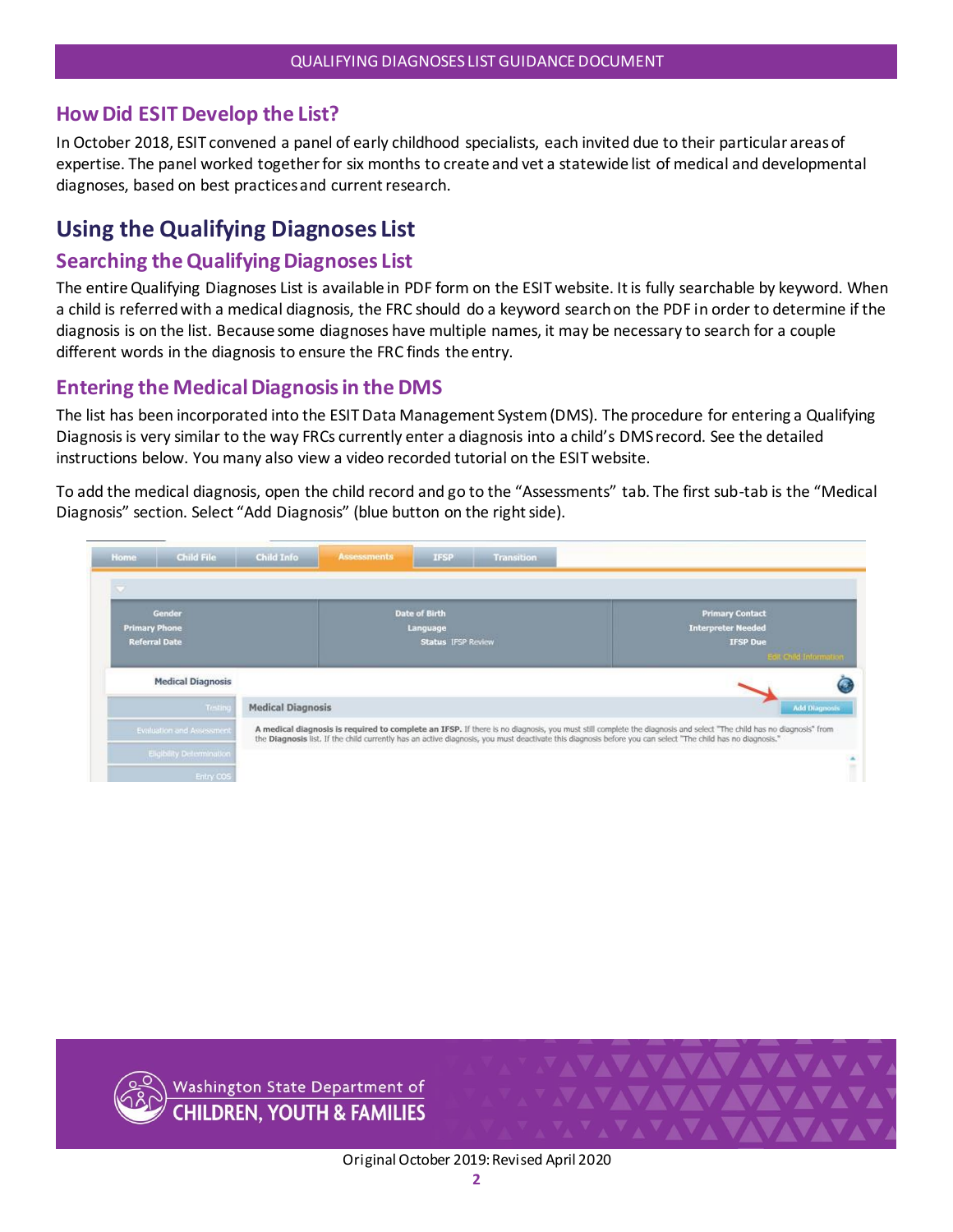The Add Diagnosis screen looks like this:

| <b>Date Diagnosed</b>                                     | $<$ M/d/yyyy> | <b>J</b> Date Report Received | <m d="" yyyy=""></m>                                                          |  |
|-----------------------------------------------------------|---------------|-------------------------------|-------------------------------------------------------------------------------|--|
| <b>Qualifying Diagnoses List</b><br><b>3</b> Diagnosed By |               | <b>4</b> Professional Title   |                                                                               |  |
| <b>Diagnosis Notes</b>                                    |               |                               |                                                                               |  |
|                                                           |               |                               |                                                                               |  |
|                                                           |               |                               |                                                                               |  |
|                                                           |               |                               |                                                                               |  |
|                                                           |               |                               |                                                                               |  |
|                                                           |               |                               | This diagnosed condition has a high probability of resulting in a development |  |

First, enter the date the child was diagnosed (1), as well as the date the providing agency received the diagnosis report (2). These two dates could be the same.

Next, enter the name of the person who diagnosed the condition (3), as well as the professional title (4) of the diagnostician.

There are four possibilities an FRC might want to note in this section:

- 1. Qualifying diagnosis from the dropdown menu.
- 2. Diagnosis not on the Qualifying Diagnoses List but that a physician has stated is likely to result in developmental delay.
- 3. No medical diagnosis.
- 4. Non-qualifying medical diagnosis for general informational purposes.

### **1. Qualifying Diagnosis from the Dropdown Menu**

If the child has a diagnosis that is listed on the Qualifying Diagnoses List, select the diagnosis from the Qualifying Diagnosis List dropdown menu. The FRC may either scroll down to the desired diagnosis or type in the first letter of the diagnosis to go to an alphabetized listing within the dropdown menu.

The DMS does not automatically deem the child eligible when a qualifying diagnosis is selected from the dropdown. The FRC must also check the box indicating "This diagnosed condition has a high probability of resulting in a developmental delay."



Washington State Department of **CHILDREN, YOUTH & FAMILIES**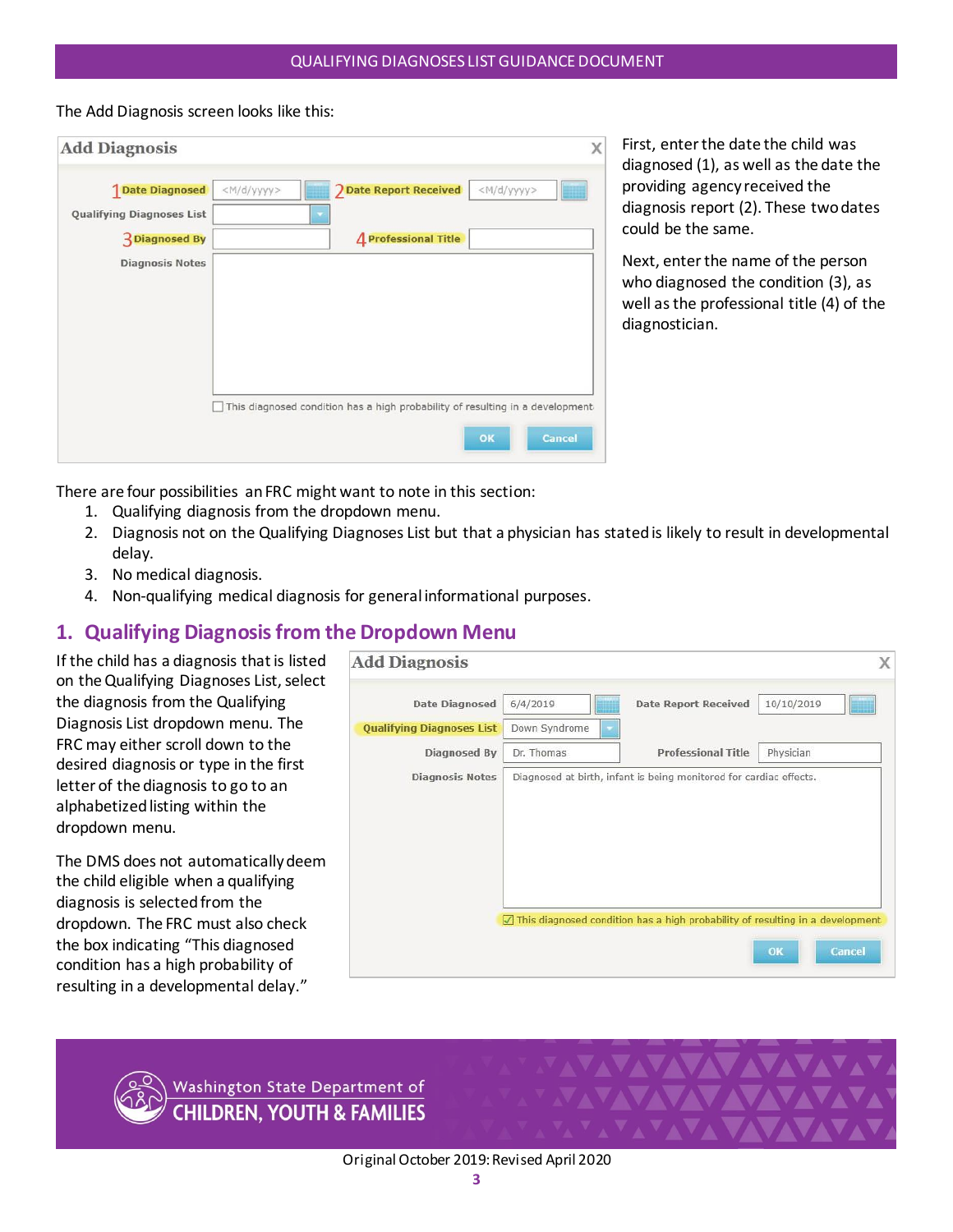### **2. DiagnosisNot on the QDx List, But That a Physician Has Stated is Likely to Result in Delay**

| <b>Date Diagnosed</b>     | 6/4/2019   | <b>Date Report Received</b> | 10/10/2019 |
|---------------------------|------------|-----------------------------|------------|
| Qualifying Diagnoses List | Other      | <b>Other Diagnosis</b>      |            |
| Diagnosed By              | Dr. Thomas | <b>Professional Title</b>   | Physician  |
|                           |            |                             |            |

If the child has a diagnosis that is likely to result in a developmental delay and the diagnosis is not listed in the dropdown menu, the FRC will select "Other" in the dropdown and check the checkbox to make the child eligible.

The FRC will need to enter the child's diagnosis in the "Diagnosis Notes" section.

## **3. No Medical Diagnosis**

| <b>Add Diagnosis</b>                               |                                           |                             | X                                                                             |
|----------------------------------------------------|-------------------------------------------|-----------------------------|-------------------------------------------------------------------------------|
| <b>Date Diagnosed</b><br>Qualifying Diagnoses List | <m d="" yyyy=""><br/>The child has no</m> | <b>Date Report Received</b> | <m d="" yyyy=""></m>                                                          |
| Diagnosed By                                       |                                           | <b>Professional Title</b>   |                                                                               |
| <b>Diagnosis Notes</b>                             |                                           |                             |                                                                               |
|                                                    |                                           |                             |                                                                               |
|                                                    |                                           |                             |                                                                               |
|                                                    |                                           |                             |                                                                               |
|                                                    |                                           |                             | This diagnosed condition has a high probability of resulting in a development |
|                                                    |                                           |                             | Cancel<br>OK                                                                  |

If the child has no diagnosis at all, the FRC would select "The child has no diagnosis" from the Qualifying Diagnoses List dropdown menu by clicking in the white box and typing the letter "T" and then scrolling down to find the desired selection.

This selection will not result in a high probability of developmental delay. Therefore, the checkbox below the Diagnosis Notes section *should not* be selected.

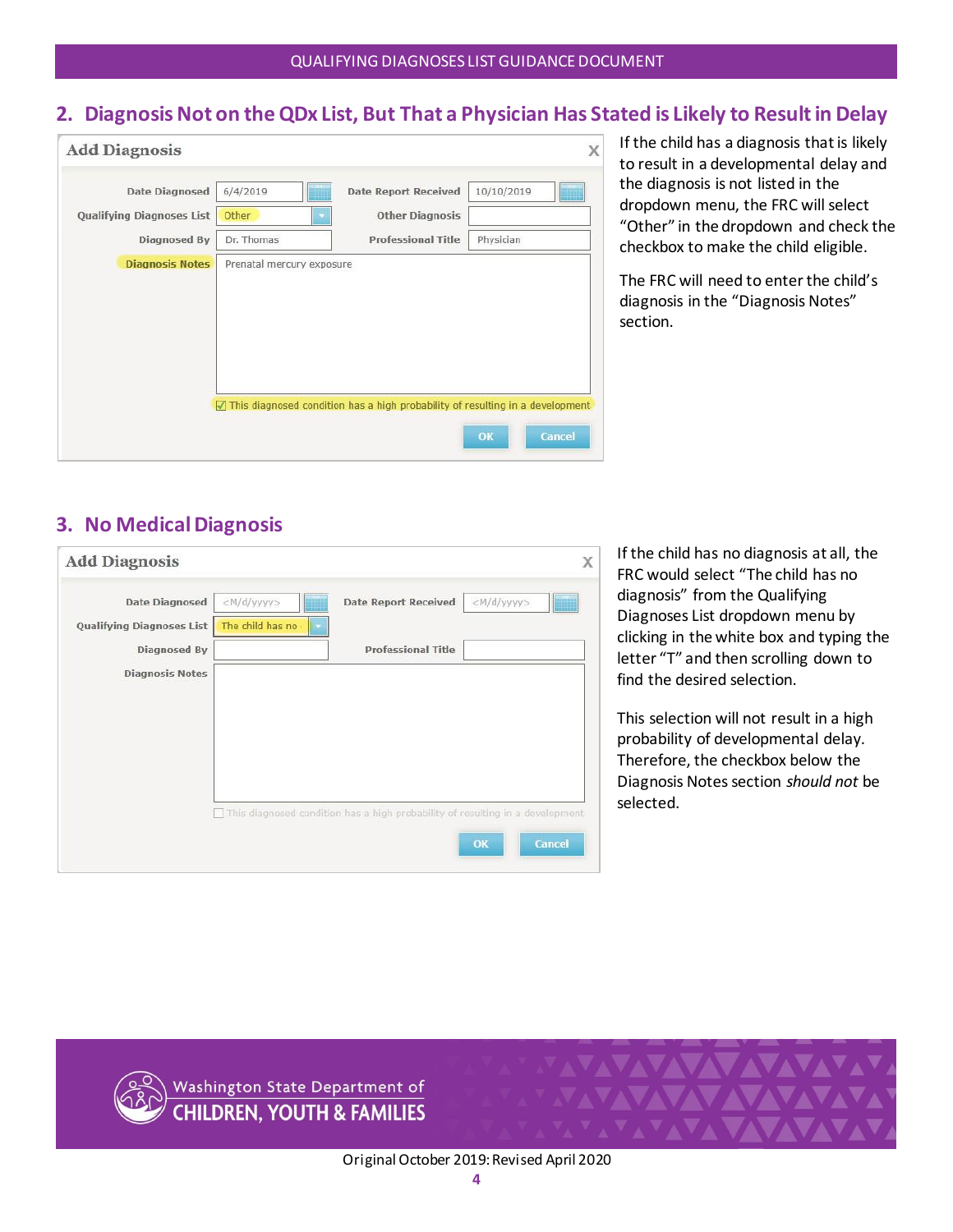### **4. Non-Qualifying Medical Diagnosis for General Informational Purposes**

If the child has a diagnosis that does not qualify the child for Part C services, the diagnosis will not be listed in the dropdown menu. In this case, the FRC will type in "O" and select "Other" from the dropdown. The FRC will need to enter standardized test results to make the child eligible in the DMS.

In this case, the diagnosis does not have a high probability of developmental delay. Therefore, the checkbox below the notes section *should not* be selected. The FRC can enter notes to describe the "Other" selection in the "Diagnosis Notes" section.

| <b>Date Diagnosed</b>     | 6/4/2019   | <b>Date Report Received</b> | 10/10/2019 |
|---------------------------|------------|-----------------------------|------------|
| Qualifying Diagnoses List | Other      | <b>Other Diagnosis</b>      |            |
| Diagnosed By              | Dr. Thomas | <b>Professional Title</b>   | Physician  |
|                           |            |                             |            |
|                           |            |                             |            |

## <span id="page-4-0"></span>**Additional Questions**

#### *Do programs need to keep documentation of the child's diagnosis?*

Yes, programs must keep documentation of all child qualifying diagnoses on-site, either in hard copy or electronic records. For privacy reasons, do not upload diagnosis documentation into the DMS.

#### *Do programs need to enter all of a child's diagnoses, even if the diagnosis is not a qualifying diagnosis?*

Some children will have diagnoses which are not qualifying diagnoses. Providers may choose to enter information on non-qualifying diagnoses which are relevant to service planning. Providers do need to retain documentation of these non-qualifying diagnoses that are entered into the DMS.

### *If a child qualifies through a diagnosis, does the family still need to participate in other processes that come along with enrollment, such as functional child assessment, Child Outcome Summary decisions and IFSPs?*

Yes. All other required processes and timelines remain the same. The difference is there will be no need to conduct a standardized eligibility evaluation.

#### *How should we enter developmental assessment results, which do not produce scores or age equivalents (e.g. Hawaii Early Learning Profile), on the initial IFSP in the DMS?*

If you enter a curriculum-based assessment tool in the DMS, you do not need to enter scores in order to issue the IFSP; a narrative of development in each domain is sufficient.

#### *Is there a possibility of enrolling a child under a qualifying diagnosis and later finding the child does not have a developmental delay?*

It is possible that a child's qualifying condition may not result in a developmental delay for that individual or that the child's delay may resolve with time and services. ESIT has updated its guidance on establishing ongoing eligibility to encourage teams to reassess and exit children who no longer demonstrate a qualifying developmental delay. Please see [2019-3 Updated Evaluation, Assessment, and Ongoing Eligibility Guidance](https://www.dcyf.wa.gov/sites/default/files/pdf/esit/2019-3EvalAssess-OngoingEligibility.pdf) on th[e ESIT Practice Guides webpage](https://www.dcyf.wa.gov/services/child-dev-support-providers/esit/practice-guides) for more information.



Washington State Department of **CHILDREN. YOUTH & FAMILIES**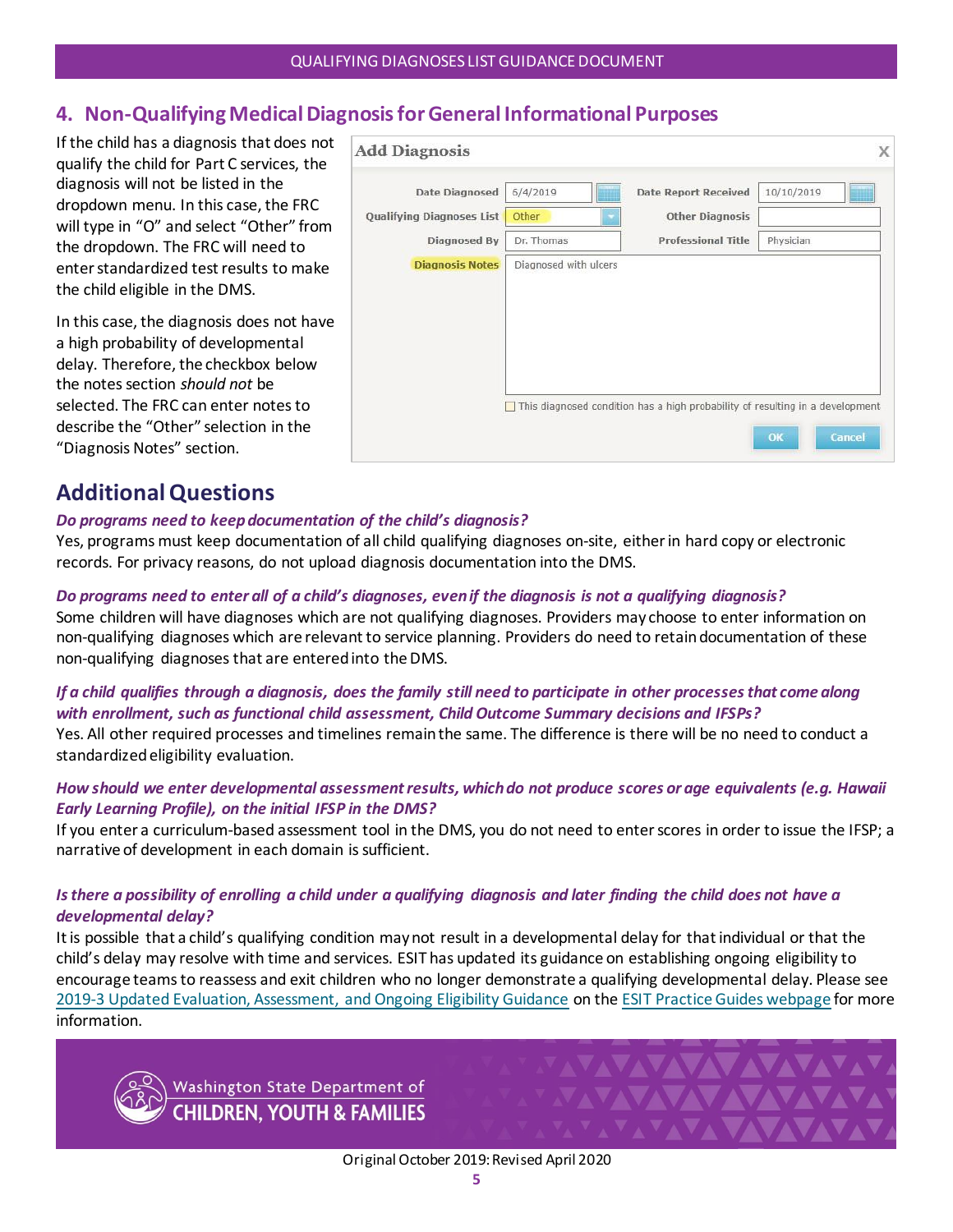#### *What if parents are seeking services because their child has a Qualifying Diagnosis, but the child does not demonstrate any obvious delays?*

In this situation, the team may choose to conduct an evaluation to determine child's developmental levels. If the evaluation reveals no delays, the team initiates a conversation with the parents regarding what they hope to gain from services and what the professional team sees as the child's needs. Some possible scenarios:

- After a thorough discussion about their child's on-track development, the parents no longer seek services. If appropriate, make a plan to follow up with the family at a later date, to identify any new concerns. Follow up may include activities such as a phone call or visit with the family or administration of an on-line screening tool with Help Me Grow Washington.
	- o Example scenario: An infant born at 35 weeks gestation is evaluated and shows no delays. EI providers share these results with the parents and reassure them that their infant is doing well developmentally and make a plan for the FRC to call the parents in 3 months, to check in on how the infant is doing and to offer a rescreening or re-evaluation, if there are concerns at that time.
- After a thorough discussion about their child's on-track development, the parents still wish to enroll in ESIT services. The child's diagnosis is known to be associated with developmental delays, which might be minimized or prevented by early intervention. The team may initiate an IFSP with a short-term outcome aimed at active prevention of an associated delay related to the diagnosis. Active prevention is different from passive developmental monitoring in that it selects and proactively targets areas of known potential delay, rather than merely tracking development for evidence of an emerging delay. After the short-term IFSP goal has been achieved, if the child continues to show age expected functioning in all areas, the team should use the On-going Eligibility guidance to determine if the child should be exited from ESIT services.
	- $\circ$  Example scenario 1: A newborn with diagnosed with torticollis is referred and evaluated but does not show delays. The team (which includes the family) writes an IFSP with a 3-month outcome to address areas of functioning known to be affected by torticollis. Weekly home visits focus on parent coaching to promote motor symmetry, range of motion, fine motor development and social engagement. After three months, the team discusses the child's developmental status. The therapist and parent note the infant has begun to have difficulty nursing on one side due to the torticollis and the team makes the decision to revise the IFSP and continue enrollment.
	- o Example scenario 2: An infant born at 35 weeks gestation, with brain scans showing a mild Grade I Intraventricular Hemorrhage is evaluated and shows no delays. The EI team shares these results with the parents and reassures them that their infant is doing well developmentally. The parents feel strongly that they wish to enroll in EI services due to their concerns about their child's future cognitive development. The team writes an IFSP with a 3-month outcome to address cognition. Monthly home visits focus on parent coaching to promote early cognitive skills such as sustained eye contact, simple toy exploration, and facial imitation. After three months, the team (which includes the family) discusses the child's developmental status, which is still at age-expected levels, and makes the decision exit the child from EI services.

#### *Is prematurity a qualifying diagnosis?*

Yes, prematurity (less than 37 weeks gestation) and low birth weight (less than 1500 grams) are now qualifying diagnoses. This is in line with the 2018 recommendation by the Division for Early Childhood of the Council of Exceptional Children. Prematurity is a qualifying diagnosis only for children referred when they are younger than 24 months chronological age. After a child reaches 24 months chronological age, prematurity is no longer a qualifying diagnosis.

> Washington State Department of **CHILDREN. YOUTH & FAMILIES**

VVVVV